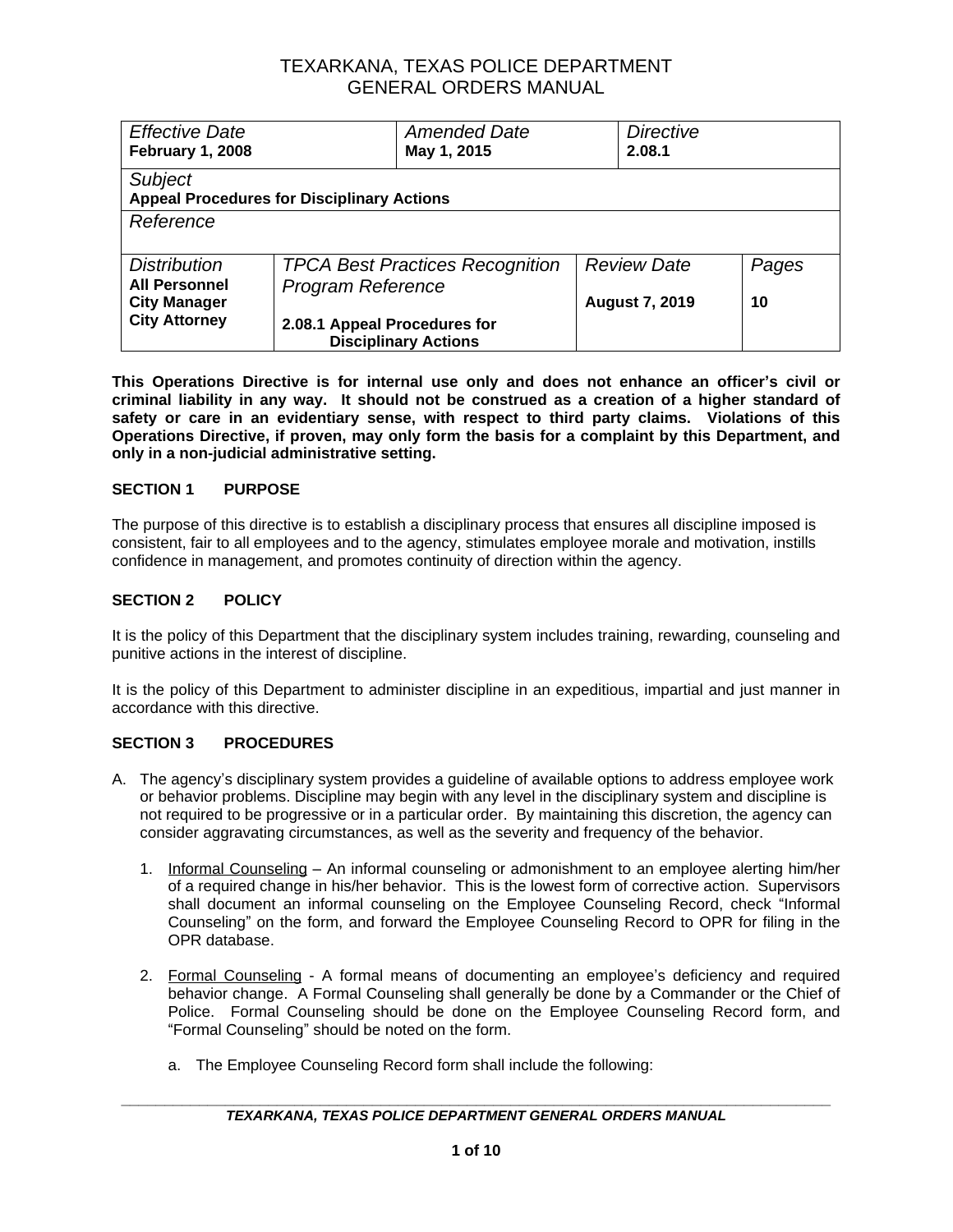| Directive | Subject                                           |
|-----------|---------------------------------------------------|
| 2.08.1    | <b>Appeal Procedures for Disciplinary Actions</b> |

- 1. The supervisor's assessment of the employee's deficiency
- 2. The employee's explanation for the deficiency
- 3. The supervisor's suggestions and recommendations for remedying the deficiency, and
- 4. The employee's plan of action to remedy the deficiency
- b. A supervisor shall use the Employee Counseling Record form to document all counseling and any training that a supervisor requires an employee to complete because of a deficiency.
- c. Both the supervisor and the employee shall sign the Employee Counseling Record form. The form will then be reviewed and signed by the Chief of Police.
- d. A supervisor should counsel with an employee within three (3) working days of the determination that a Counseling is the appropriate course of action.
- e. If the affected employee is a non-civil service employee, a copy of the Employee Counseling Record shall be forwarded to the City's Human Resources Director, the employee's Division Commander, and the Office of Professional Responsibility for filing in the personnel file in the Office of the Chief of Police.
- f. If the affected employee is a civil service employee, a copy of the Counseling of Record shall be forwarded the employee's Division Commander and to the Office of Professional Responsibility for filing in the Office of the Chief of Police.
- g. Any supervisor may counsel an employee.
- 3. Written Reprimand A formal reprimand issued by the Chief of Police and directed to the employee for violation of at least one policy, procedure, rule, regulation, or directive of the agency, the City of Texarkana, Texas Personnel Policies or the City of Texarkana, Texas Municipal Civil Service Rules and Regulations.
	- a. The written reprimand shall include the following:
		- 1. A descriptive narrative that summarizes the event and the employee's actions or misconduct
		- 2. A statement of the policies, procedures, rules, regulations, or directives that the employee violated
		- 3. A statement of specific expectations of the employee
		- 4. The following statement: *"A copy of this letter of reprimand will be placed in your personnel file in the office of the Chief of Police. Any further violations of City Personnel Policies or Department rules and regulations may result in more severe disciplinary action."*
	- b. The original of the written reprimand shall be signed and dated by the employee upon receipt and he/she will retain the original document;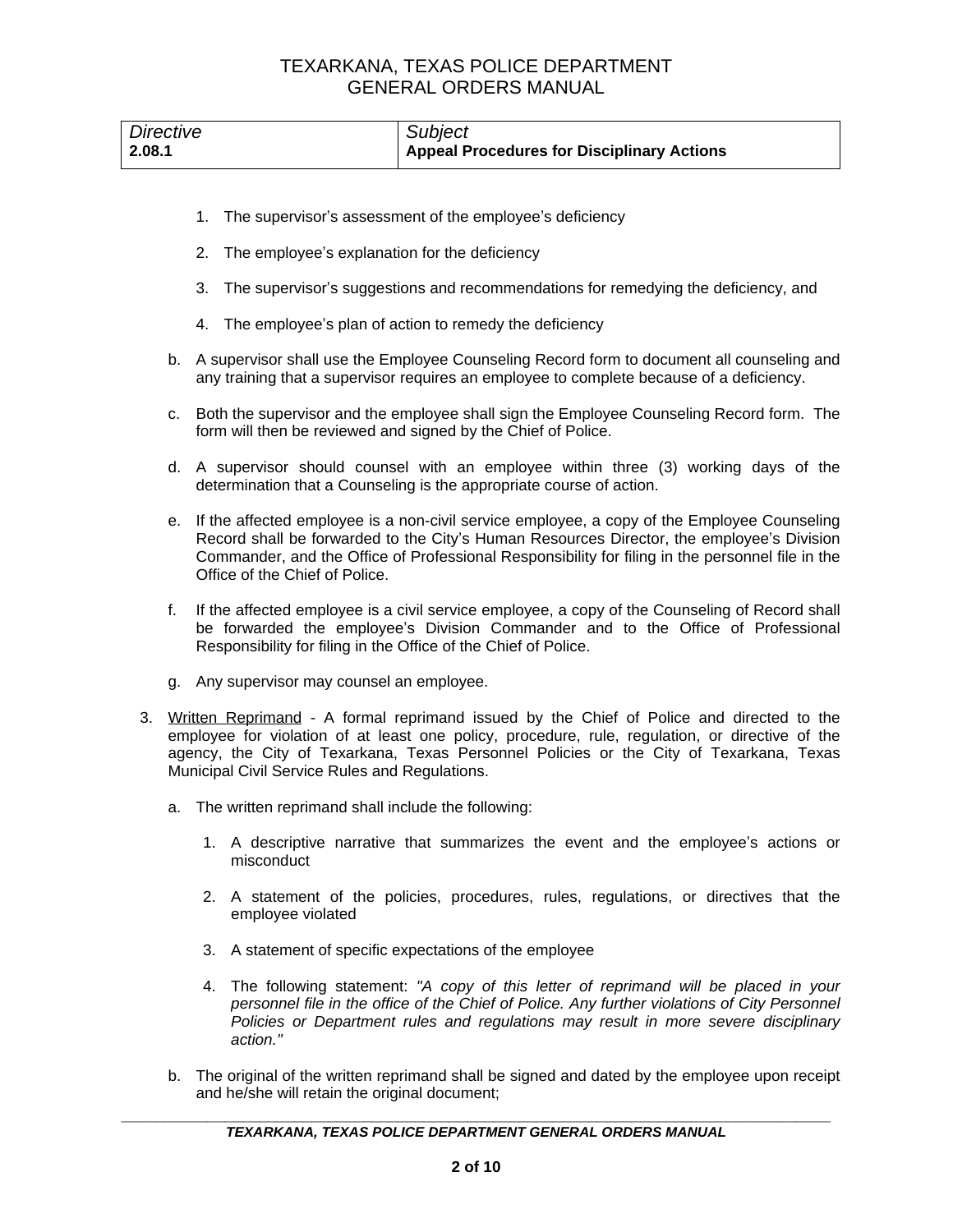| Directive | Subject                                    |
|-----------|--------------------------------------------|
| 2.08.1    | Appeal Procedures for Disciplinary Actions |

- c. A supervisor should carry out the Written Reprimand within five (5) working days of the determination that a Written Reprimand is the appropriate course of action.
- d. If the affected employee is a civil service employee, copies of the written reprimand shall be disseminated to the employee's personnel file in the Office of the Chief of Police, the Civil Service Director's office to be filed in the employee's Civil Service File, the Office of Professional Responsibility and the employee's Division Commander. In accordance with Texas Local Civil Service, Section 143.123 (j) a civil service employee may write a response to the written reprimand, and the response shall be filed in the employee's personnel file in the Office of the Chief of Police along with the reprimand.
- e. If the affected employee is a non-civil service employee, copies of the written reprimand shall be disseminated to the employee's personnel file in the Office of the Chief of Police, the Office of Professional Responsibility, the employee's Division Commander and the City's Human Resources Office.
- 4. Suspension without Pay One or more work days in which an employee is relieved of duty and his/her pay is reduced for a violation of at least one policy, procedure, rule, regulation, or directive of the agency, the City of Texarkana, Texas Personnel Manual or the City of Texarkana, Texas Municipal Civil Service Rules and Regulations. The Chief of Police is the only person authorized to suspend an employee of the agency.
	- a. A temporary suspension of a civil service employee shall only be for a violation of a civil service rule.
	- b. Temporary suspension of a civil service employee shall be in accordance with the Texas Local Government Code, Chapter 143, Municipal Civil Service and Rule 13, Disciplinary Action, of the City of Texarkana, Texas Municipal Civil Service Rules and Regulations.
	- c. Temporary suspension of non-civil service personnel shall be in accordance with the City of Texarkana, Texas Personnel Policies, Chapter 6, Employee Conduct, Complaints, and Grievances, Directive 6.07 Disciplinary Action and Appeals and Directive 6.08 Employee Complaints and Grievance Process.
	- d. At least twenty-four (24) hours prior to a suspension, the Chief of Police will conduct a Predetermination Meeting with the affected employee. The purpose of this meeting is to give the employee an opportunity to present evidence or facts to the Chief of Police that may assist the Chief in his/her final determination of appropriate discipline.
		- 1. The Chief of Police shall ensure that the affected employee receives written notification of the Predetermination Meeting no less than thirty-six (36) hours prior to the meeting time.
		- 2. The Predetermination Meeting notification letter shall also include a statement of the acts or behavior of misconduct; the specific violations of policies, procedures, rules, regulations, or directives of the agency, the City of Texarkana Personnel Manual or the City of Texarkana, Texas Municipal Civil Service Rules and Regulations and the proposed discipline.
		- 3. The employee may have a personal representative present during the Predetermination Meeting.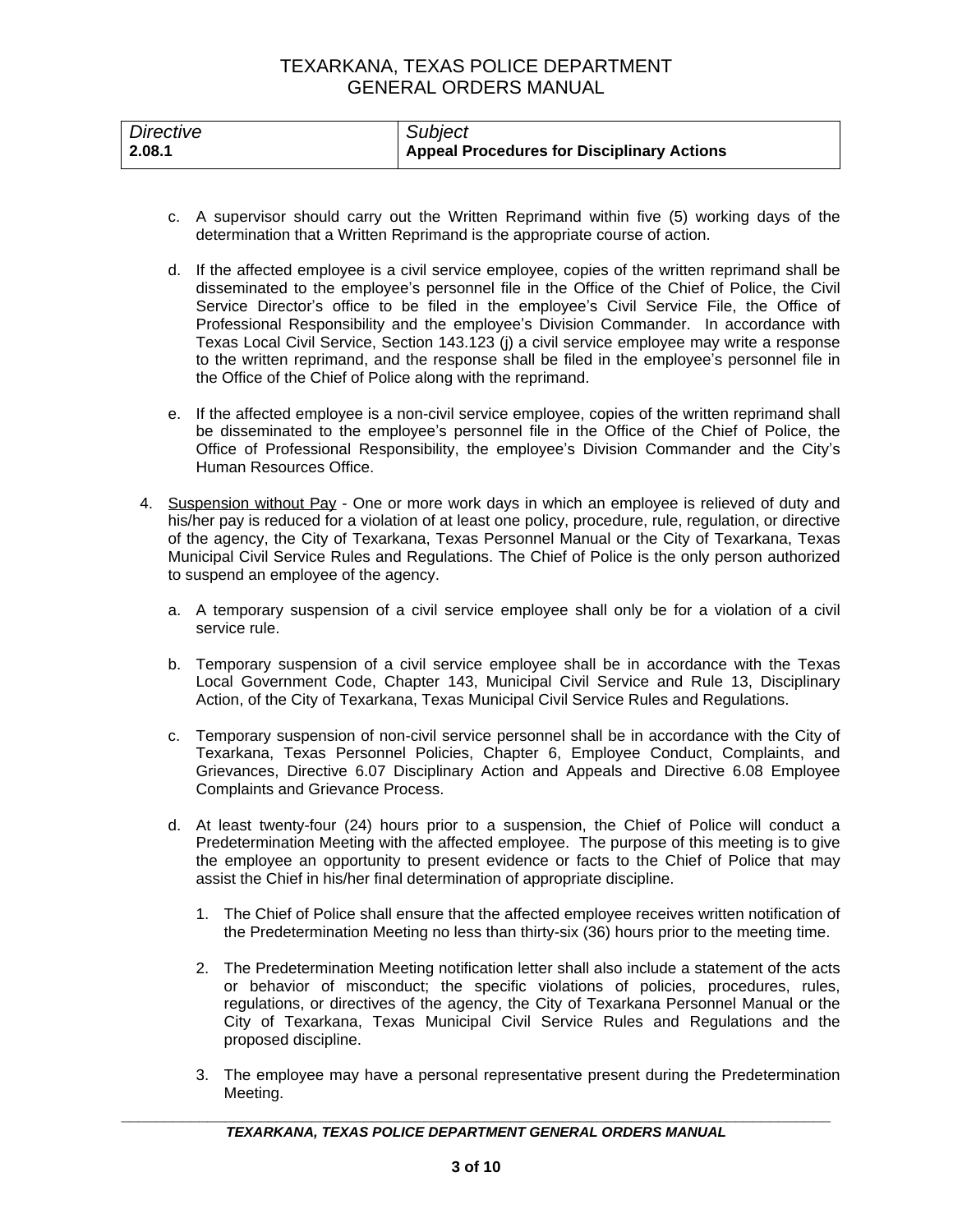| Directive | Subject                                           |
|-----------|---------------------------------------------------|
| 2.08.1    | <b>Appeal Procedures for Disciplinary Actions</b> |

- e. Upon determination that a temporary suspension without pay is the appropriate discipline, the Chief of Police shall ensure that the affected employee is provided a written notification of the suspension in the form of a Notice and Order of Temporary Suspension. If the suspended employee is a civil service employee, the Chief of Police, in person, shall immediately deliver the Notice and Order of Temporary Suspension.
- f. The Notice and Order of Temporary Suspension shall include the following:
	- 1. The number of workdays the employee is suspended;
	- 2. The date and time the suspension is to commence and end;
	- 3. A written statement that points out each violation of the policy, procedure, rule, regulation, or directive of the agency, the City of Texarkana, Texas Personnel Manual and/or the City of Texarkana, Texas Municipal Civil Service Rules and Regulations;
	- 4. A written statement that describes the acts or behavior that are in violation of a policy, procedure, rule, regulation, or directive of the agency, the City of Texarkana, Texas Personnel Manual and/or the City of Texarkana, Texas Municipal Civil Service Rules and Regulations;
	- 5. A statement of the appeals process.
		- a. If the temporarily suspended employee is a civil service employee, the following shall be included: *"If you wish to appeal the suspension, you must file a written notice of appeal with the Civil Service Commission of the City of Texarkana, Texas, by filing such appeal with (Insert Name), Civil Service Director, City of Texarkana, Texas, Municipal Building, 220 Texas Boulevard, Texarkana, Texas 75501, within two hundred-forty (240) hours following receipt of the Notice and Order of Temporary Suspension without pay. If you choose, you may elect to appeal to an independent third party hearing examiner instead of the Civil Service Commission. If you elect to have your appeal heard by a hearing examiner, you must submit, as part of your original notice of appeal, required under Section 143.052 Texas Local Government Code, a written request to the Civil Service Director within two hundred-forty (240) hours following receipt of this Notice and Order of Temporary Suspension Without Pay, stating your decision to appeal to an independent third party hearing examiner. If you elect to appeal this temporary suspension without pay to an independent hearing examiner, you will waive all rights of appeal to a district court, except for certain limited circumstances as detailed in Section 143.057(j), Texas Local Government Code. You will find attached copies of sections 143.010, 143.052, 143.053 and 143.057 of the Local Government Code, which will fully apprise you of your rights of appeal."*
		- b. If the temporarily suspended employee is a non-civil service employee, the following statement shall be included: *"If you wish to appeal the suspension, you must file a written request for a meeting with the City Manager with the Human Resources Director for the City of Texarkana, Texas located at the Municipal Building, 220 Texas Boulevard, Texarkana, Texas 75501, within five (5) days of receiving the temporary suspension. Your written request for a meeting with the City Manager shall include your allegations and actions taken up to this point."*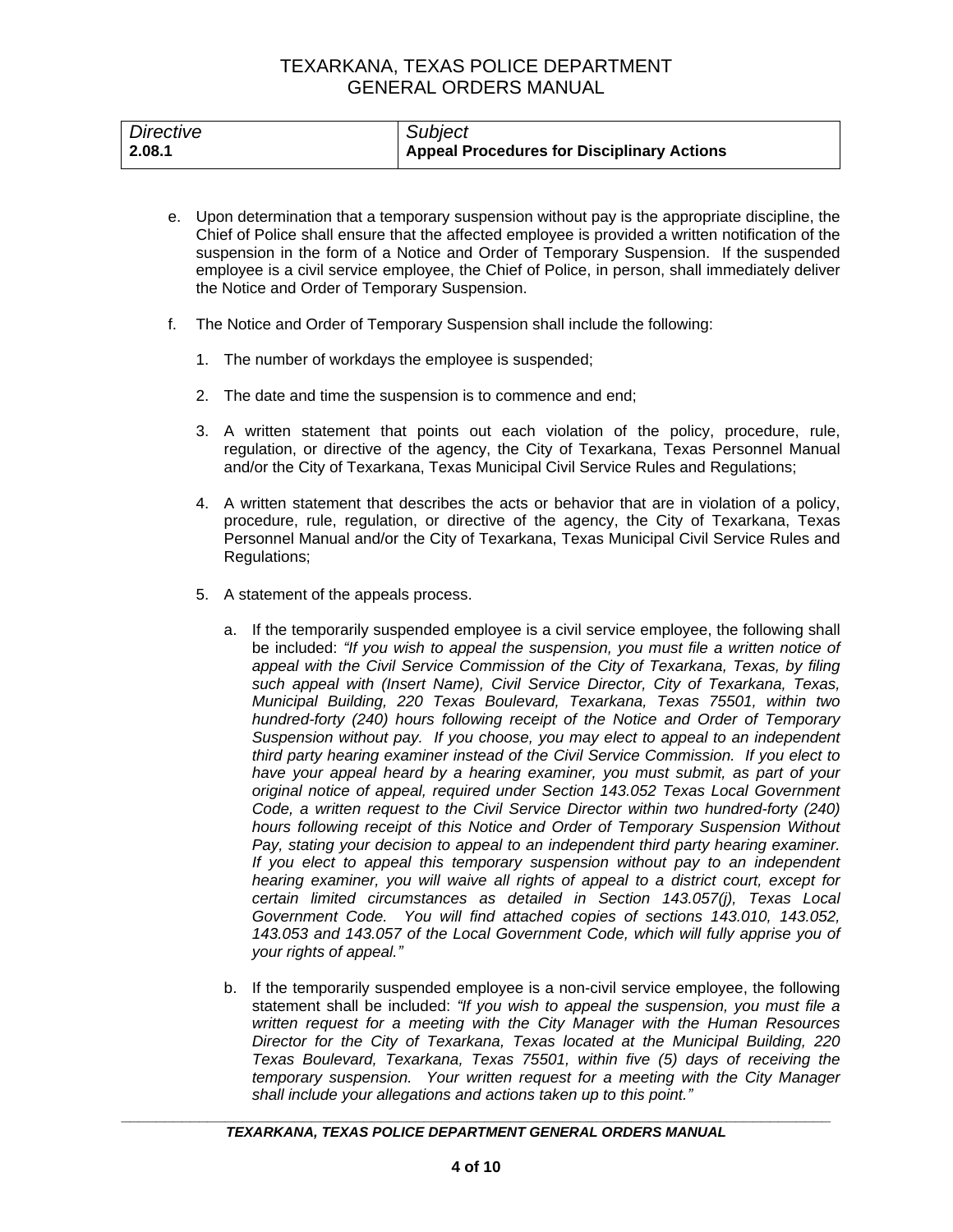| Directive | Subject                                           |
|-----------|---------------------------------------------------|
| 2.08.1    | <b>Appeal Procedures for Disciplinary Actions</b> |

- 6. If the temporarily suspended employee is a civil service employee, within 120 hours after the hour of the suspension, the Chief of Police shall file the Notice and Order of Temporary suspension with the Civil Service Commission.
- 7. If the temporarily suspended employee is a non-civil service employee, a copy of the Notice and Order of Temporary Suspension and the employee's response to the allegations shall be filed with the Human Resources Director prior to disciplinary action being taken.
- 8. The final Notice and Order of Temporary Suspension shall be disseminated to the employee's personnel file in the Office of the Chief of Police, the Office of Professional Responsibility, the employee's Division Commander, and the City Human Resources Director.
- 5. Demotion: A reduction in rank accompanied by a reduction in pay to the corresponding salary scale of the reduced rank. Demotion of civil service employees shall be handled in accordance with the Texas Local Government Code Chapter 143 Municipal Civil Service Section 143.014 "Appointment and Removal of Person Classified Immediately Below Department Head" or Section 143.054 "Demotions" as applicable.
	- a. If the Chief of Police wants a civil service employee, not appointed in accordance with the Texas Local Government Code Chapter 143 Municipal Civil Service Section 143.014 "Appointment and Removal of Person Classified Immediately Below Department Head", involuntarily demoted, the Chief is required to provide a written recommendation to the Civil Service Commission that the employee be demoted.
		- 1. The recommendation for demotion must state the reasons for demotion and request that the Commission order the demotion.
		- 2. The Chief of Police must immediately and in person furnish a copy of the recommendation for demotion to the affected employee.
		- 3. No employee shall be demoted until so ordered by the Commission.
	- b. A civil service employee appointed to the position in classification immediately below the Chief of Police and who is appointed in accordance with the Texas Local Government Code Chapter 143 Municipal Civil Service Section 143.014 "Appointment and Removal of Person Classified Immediately Below Department Head" serves at the pleasure of the Chief of Police.
		- 1. An employee who is removed from this position by the Chief of Police shall be reinstated in the agency and placed in the same classification, or its equivalent, that the employee had before the appointment.
		- 2. The employee retains all rights of seniority in the agency.
- 6. Indefinite Suspension or Termination: The dismissal of an employee from the agency for a violation of at least one policy, procedure, rule, regulation, or directive of the agency, the City of Texarkana, Texas Personnel Manual or the City of Texarkana, Texas Municipal Civil Service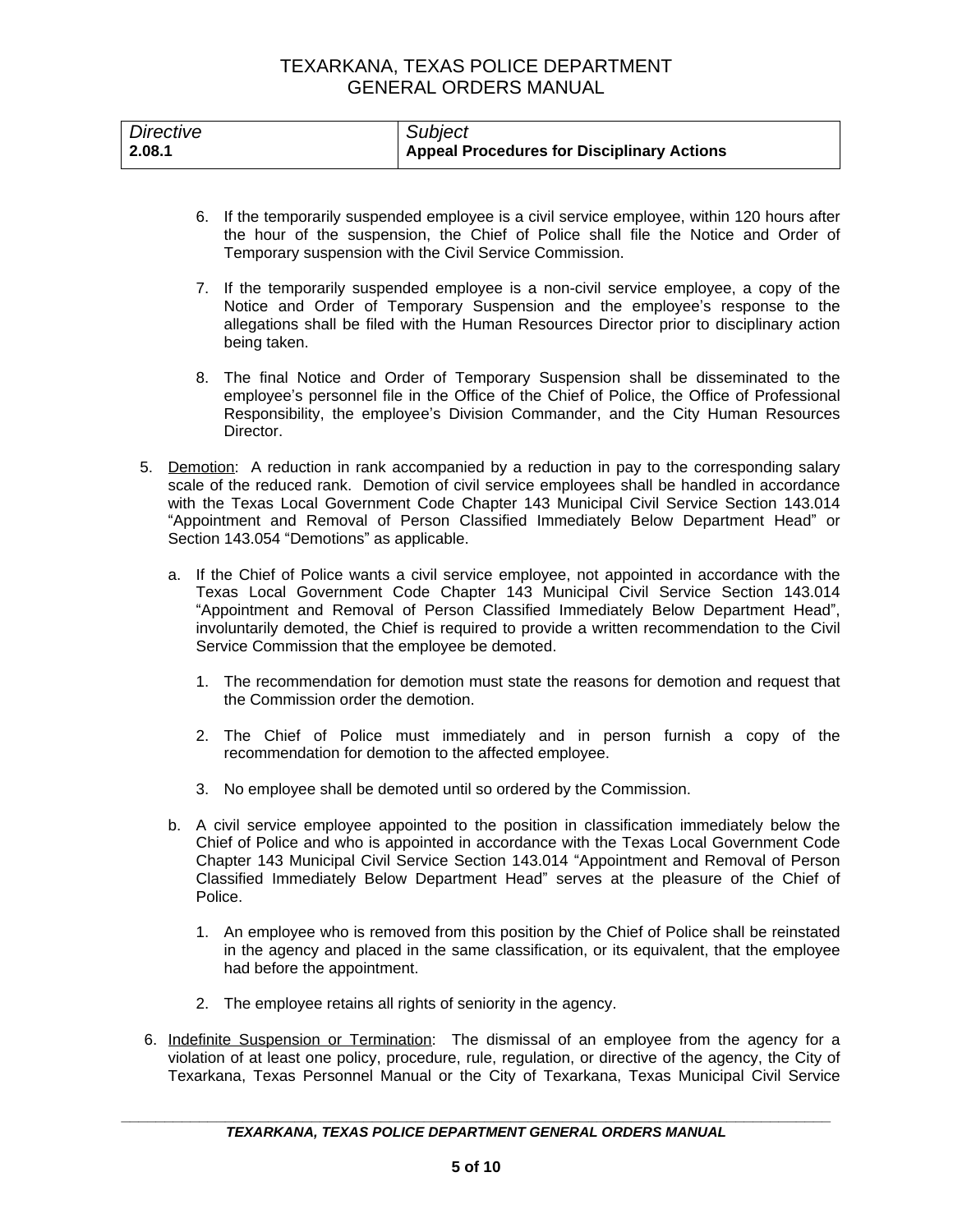| Directive | Subject                                           |
|-----------|---------------------------------------------------|
| 2.08.1    | <b>Appeal Procedures for Disciplinary Actions</b> |

Rules and Regulations. The Chief of Police is the only person authorized to indefinitely suspend an employee from the agency.

- a. The indefinite suspension of a civil service employee shall only be for a violation of a civil service rule.
- b. The indefinite suspension of a civil service employee shall be in accordance with the Texas Local Government Code, Chapter 143, Municipal Civil Service and Rule 13, Disciplinary Action, of the City of Texarkana, Texas Municipal Civil Service Rules and Regulations.
- c. The termination of non-civil service personnel shall be in accordance with the City of Texarkana, Texas Personnel Policies, Chapter 6, Employee Conduct, Complaints, and Grievances, Directive 6.07 Disciplinary Action and Appeals.
- d. At least twenty-four (24) hours prior to a suspension, the Chief of Police will conduct a Predetermination Meeting with the affected employee. The purpose of this meeting is to give the employee an opportunity to present evidence or facts to the Chief of Police that may assist the Chief in his/her final determination of appropriate discipline.
	- 1. The Chief of Police shall ensure that the affected employee receives written notification of the Predetermination Meeting no less than thirty-six (36) hours prior to the meeting time.
	- 2. The Predetermination Meeting notification letter shall also include a statement of the acts or behavior of misconduct; the specific violations of policies, procedures, rules, regulations, or directives of the agency, the City of Texarkana Personnel Manual or the City of Texarkana, Texas Municipal Civil Service Rules and Regulations and the proposed discipline.
	- 3. The employee may have a personal representative present during the Predetermination Meeting.
- e. Upon determination that an indefinite suspension without pay is the appropriate discipline, the Chief of Police shall ensure that the affected employee is provided a written notification of the suspension in the form of a Notice and Order of Indefinite Suspension or Notice and Order of Termination. If the suspended employee is a civil service employee, the Chief of Police, in person, shall immediately deliver the Notice and Order of Indefinite Suspension.
- f. The Notice and Order of Indefinite Suspension and Notice and Order of Termination shall include the following:
	- 1. The date and time that the indefinite suspension or termination is effective
	- 2. A written statement that points out each violation of the policy, procedure, rule, regulation, or directive of the agency, the City of Texarkana, Texas Personnel Manual and/or the City of Texarkana, Texas Municipal Civil Service Rules and Regulations
	- 3. A written statement that describes the acts or behavior that are in violation of a policy, procedure, rule, regulation, or directive of the agency, the City of Texarkana, Texas Personnel Manual and/or the City of Texarkana, Texas Municipal Civil Service Rules and **Regulations**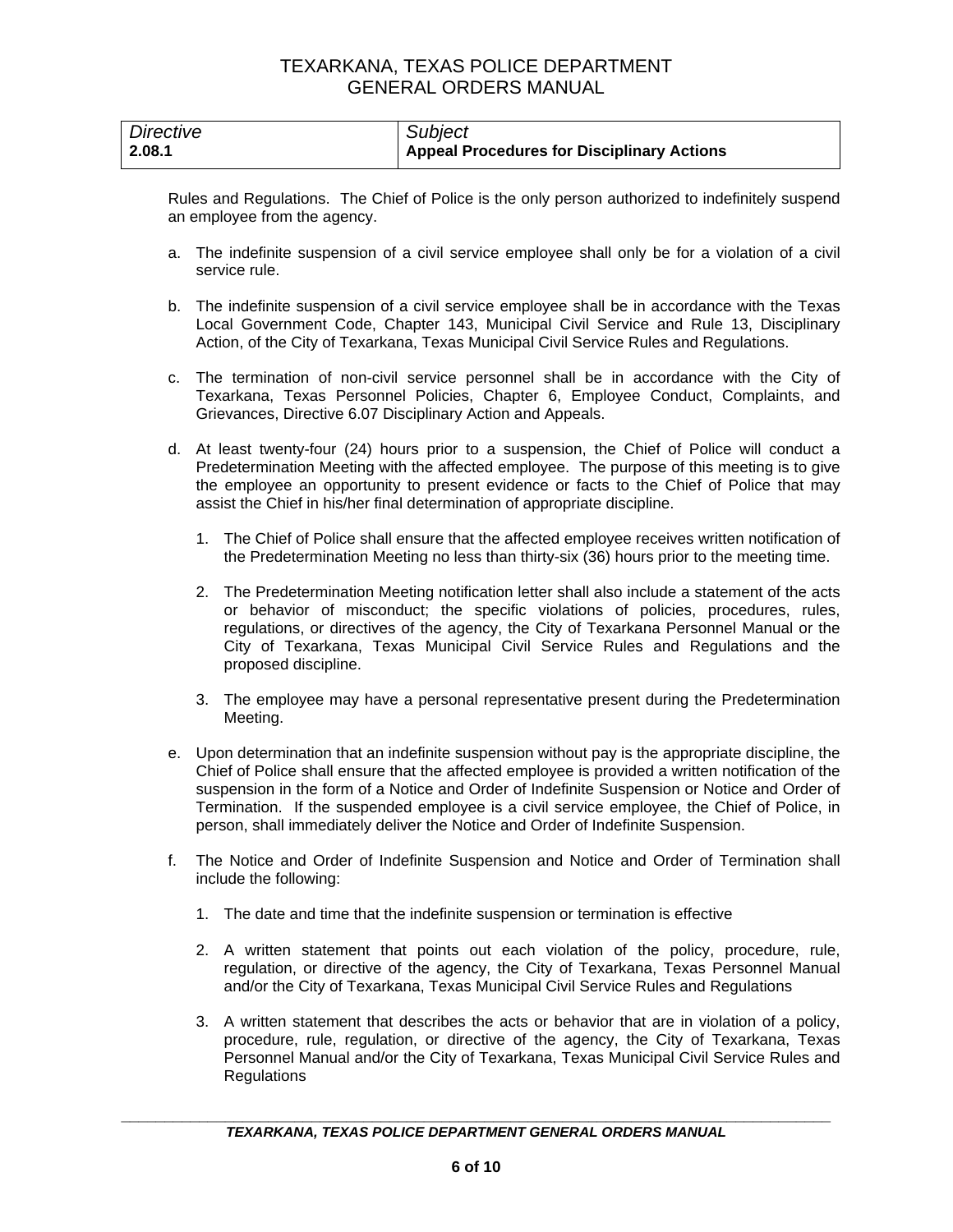| Directive | Subject                                           |
|-----------|---------------------------------------------------|
| 2.08.1    | <b>Appeal Procedures for Disciplinary Actions</b> |

- 4. A statement of the appeals process
	- a. If the employee who is to be indefinitely suspended is a civil service employee, the following statement shall be included; *"If you wish to appeal the indefinite suspension, you must file a written notice of appeal with the Civil Service Commission of the City of Texarkana, Texas, by filing such appeal with (Insert Name), Civil Service Director, City of Texarkana, Texas, Municipal Building, 220 Texas Boulevard, Texarkana, Texas 75501, within two hundred-forty (240) hours following receipt of the Notice and Order of Indefinite Suspension without pay. If you choose, you may elect to appeal to an independent third party hearing examiner instead of the Civil Service Commission. If you elect to have your appeal heard by a hearing examiner, you must submit, as part of your original notice of appeal, required under Section 143.052 Texas Local Government Code, a written request to the Civil Service Director within two hundred-forty (240) hours following receipt of this Notice and Order of Indefinite Suspension, stating your decision to appeal to an independent third party hearing examiner. If you elect to appeal this indefinite suspension to an independent hearing examiner, you will waive all rights of appeal to a district court, except for certain limited circumstances as detailed in Section 143.057(j), Texas Local Government Code. You will find attached copies of sections 143.010, 143.052, 143.053 and 143.057 of the Local Government Code, which will fully apprise you of your rights of appeal."*
	- b. If the employee who is to be terminated is a non-civil service employee, the following statement shall be included; *"If you wish to appeal the termination, you must file a written request for a meeting with the City Manager by notifying the Human Resources Director for the City of Texarkana, Texas located at the Municipal Building, 220 Texas Boulevard, Texarkana, Texas 75501, within five (5) days of being terminated. Your written request for a meeting with the City Manager shall include your allegations and actions taken up to this point."*
		- 1. If the employee who is indefinitely suspended is a civil service employee, within 120 hours after the hour of the indefinite suspension, the Chief of Police Shall file the Notice and Order of Indefinite Suspension with the Civil Service Commission.
		- 2. If the employee who is to be terminated is a non-civil service employee, a copy of the Notice and Order of Termination and the employee's response to the allegations shall be filed with the Human Resources Director prior to disciplinary action being taken.
		- 3. The final Notice and Order of Indefinite Suspension or Notice and Order of Termination shall be disseminated to the employee's personnel file in the Office of the Chief of Police, the Office of Professional Responsibility, the employee's Division Commander, and the City Human Resources Director.
- 7. Training If a supervisor believes an employee needs additional training, the supervisor will identify the training needed by the employee and he/she will indicate to the employee the type and source of training required, the objectives to be satisfied, and specify the period in which the training is to be satisfactorily completed. Training may be included with or in lieu of any disciplinary action except indefinite suspension.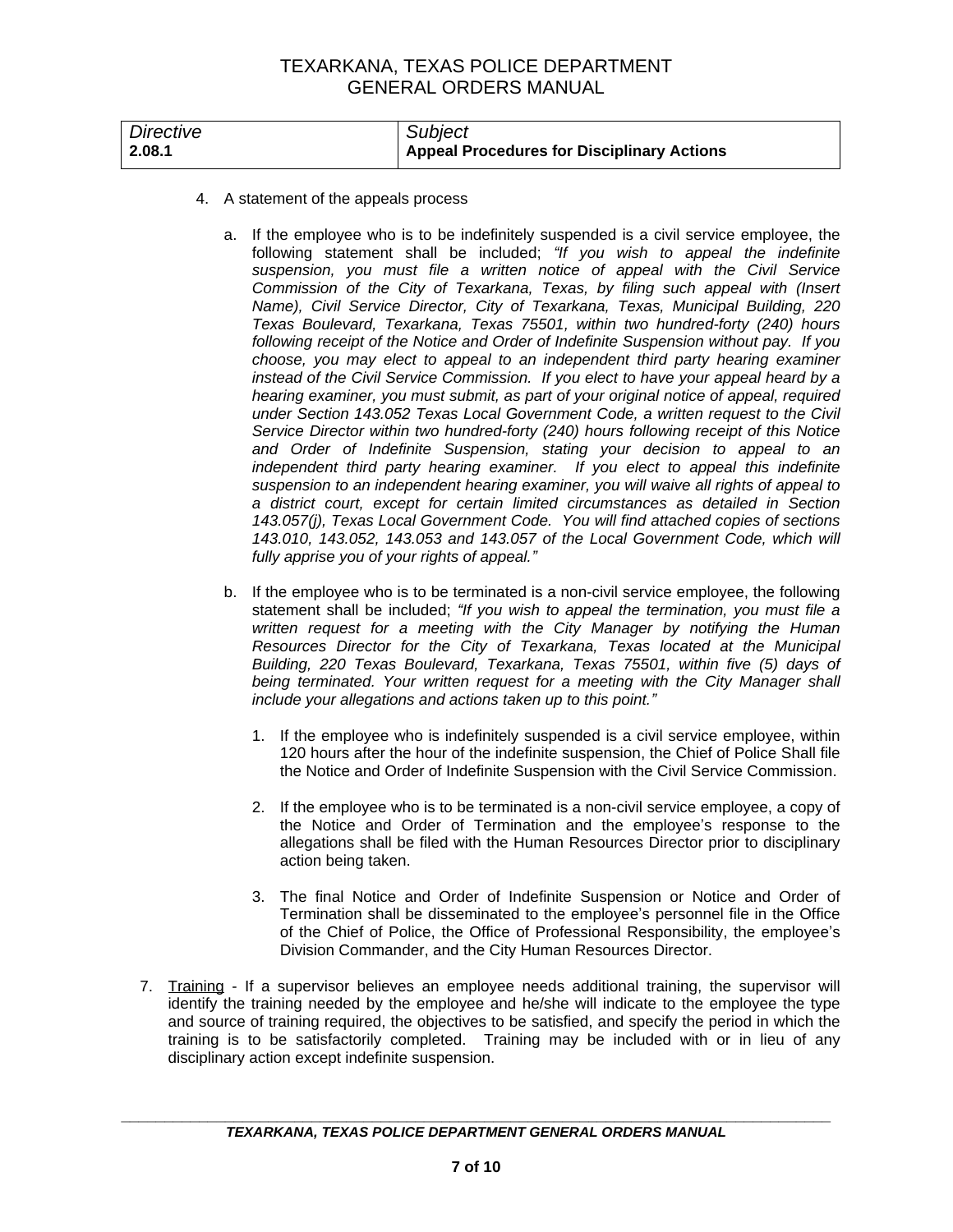| Directive | Subject                                    |
|-----------|--------------------------------------------|
| 2.08.1    | Appeal Procedures for Disciplinary Actions |

- 8. Transfer Corrective action may include reassignment of the employee at the discretion of the Chief of Police when such action will serve to provide a more efficient and effective operation of the department. Reassignment can also be used other than as a disciplinary measure. Transfer may be an added component to Written Reprimands, Suspensions without Pay, and Demotions.
- 9. Outside Counseling The City of Texarkana, Texas has an Employee Assistance Program (EAP) to assist employees in addressing problems associated with drug misuse, alcohol misuse, and any other problems that adversely affect their work attendance and/or job performance. If, through the disciplinary process, a supervisor has reason to believe professional counseling outside the agency is required, the supervisor will forward a recommendation of such through the chain of command to the Chief of Police. Such recommendation may be incorporated into any disciplinary recommendations made. The Chief of Police will make the final decision on whether to require the employee to attend counseling. The agency will adhere to the City of Texarkana, Texas Personnel Policies, Chapter 6, Employee Conduct, Complaints, and Grievances, Directive 6.03.

#### B. RECOMMENDATION FOR DISCIPLINE OR CORRECTIVE ACTION

1. The Chief of Police at his/her discretion may convene a Peer Review Panel as provided in General Orders 2.08.2. The Peer Review Panel may provide a non-binding recommendation to the Chief of Police on the appropriate discipline.

#### C. GRIEVANCES AND APPEALS PROCESS

- 1. Civil Service Employee
	- a. Written Reprimand A civil service employee may appeal a written reprimand by requesting a hearing before the Chief of Police within ten (10) days from receipt of the reprimand. The determination of the Chief of Police shall be final in all cases.
	- b. Temporary and Indefinite Suspension A civil service employee, including a person appointed to his/her position pursuant to Texas Local Government Code, Section 143.014 Appointment and Removal of Person Classified Immediately Below Department Head, may appeal a Temporary or Indefinite Suspension, but must do so in accordance with the Texas Local Government Code, Chapter 143 Municipal Civil Service, Section 143.010 Commission Appeal Procedure and Section 143.057 Hearing Examiners.
	- c. Any appeal of a Temporary or Indefinite Suspension by a civil service employee will be adjudicated in accordance with the Texas Local Government Code, Chapter 143 Municipal Civil Service, Section 143.010 Commission Appeal Procedure, Section 143.052 Disciplinary Suspensions, Section 143.053 Appeal of Disciplinary Suspension and Section 143.057 Hearing Examiners.
- 2. An employee who is an academy trainee or a police officer on probation as described in the Texas Local Government Code, Chapter 143 Municipal Civil Service, Section 143.027 Probationary Period and the City of Texarkana, Texas Local Civil Service Rules and Regulations, Rule 11 Probation, has no right of appeal to the Civil Service Commission for a temporary or indefinite suspension. However, the employee may appeal such action pursuant to procedures of the City of Texarkana, Texas Personnel Policies, Chapter 6, Employee Conduct, Complaints, and Grievances, Directive 6.07 Disciplinary Action and Appeals and Directive 6.08 Employee Complaints and Grievance Process.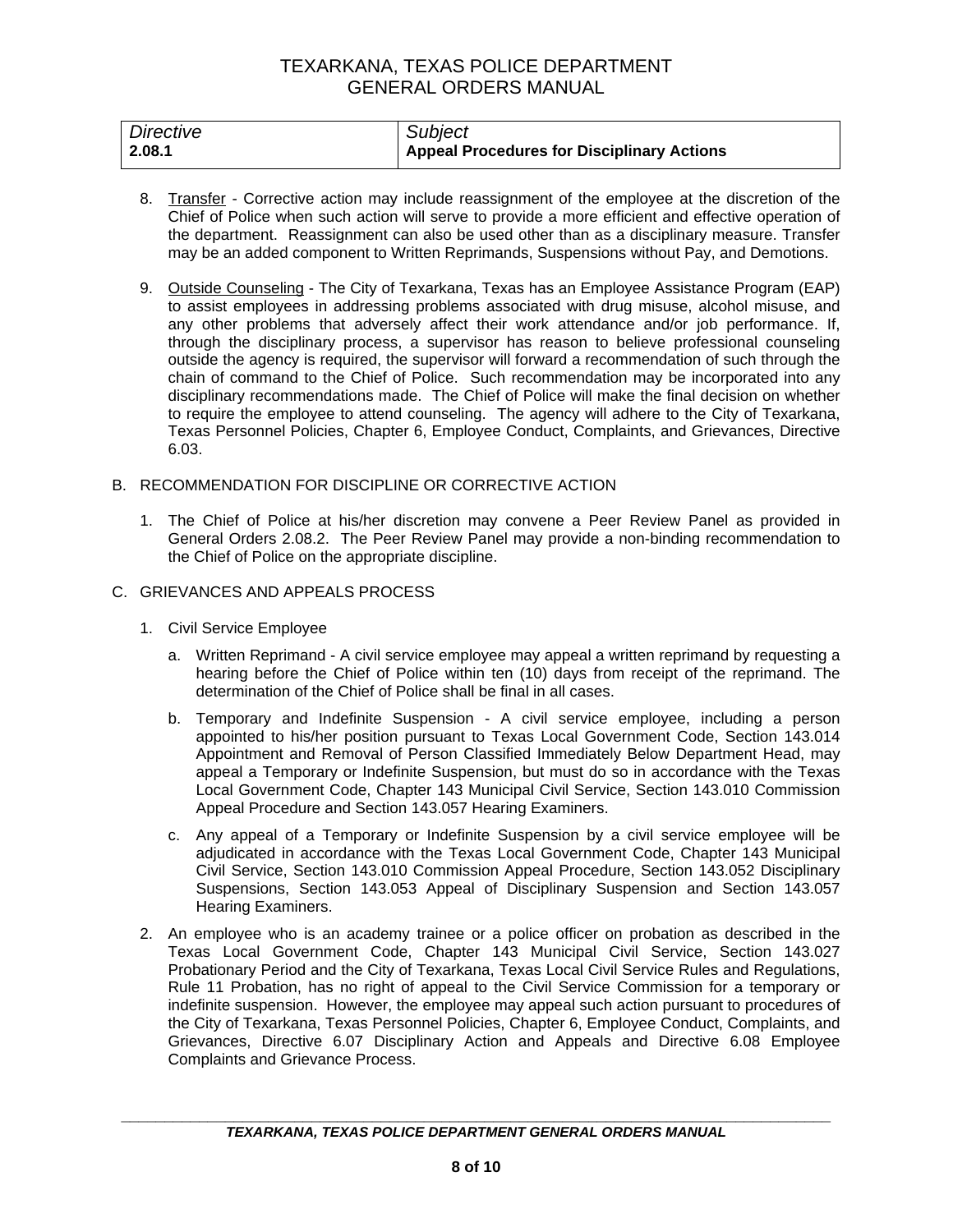| Directive | Subject                                           |
|-----------|---------------------------------------------------|
| 2.08.1    | <b>Appeal Procedures for Disciplinary Actions</b> |

- 3. Non–Civil Service Employee
	- a. Non–civil service employees may appeal a grievance or discipline in accordance with the City of Texarkana, Texas Personnel Policies, Chapter 6, Employee Conduct, Complaints, and Grievances, Directive 6.07 Disciplinary Action and Appeals and Directive 6.08 Employee Complaints and Grievance Process.
	- b. All grievances and appeals will be adjudicated in accordance with the City of Texarkana, Texas Personnel Policies, Chapter 6, Employee Conduct, Complaints, and Grievances, Directive 6.07 Disciplinary Action and Appeals and Directive 6.08 Employee Complaints and Grievance Process.
- 4. Grievances in General
	- a. Any employee having a grievance relating to his/her employment, operating or administrative matters (except in cases of discipline involving civil service employees), shall file the grievance in accordance with the City of Texarkana, Texas Personnel Policies, Chapter 6, Employee Conduct, Complaints, and Grievances, Directive 6.07 Disciplinary Action and Appeals and Directive 6.08 Employee Complaints and Grievance Process.
	- b. All grievances and appeals will be adjudicated in accordance with the City of Texarkana, Texas Personnel Policies, Chapter 6, Employee Conduct, Complaints, and Grievances, Directive 6.07 Disciplinary Action and Appeals and Directive 6.08 Employee Complaints and Grievance Process.
- D. FRINGE AND RETIREMENT BENEFITS AFTER TERMINATION OR INDEFINITE SUSPENSION
	- 1. Sick Leave Accumulation
		- a. When a civil service employee is indefinitely suspended from the agency, payment of any accumulated sick leave shall be handled in accordance with the Texas Local Government Code, Chapter 143 Municipal Civil Service, Section 143.045 Accumulation and Payment of Sick Leave.
		- b. When a non-civil service employee is terminated from the agency, payment of any sick leave shall be handled in accordance with the City of Texarkana, Texas Personnel Policies Chapter 3 Work Schedules and Leave Time, Directive 3.05.
	- 2. Vacation Leave Accumulation

When a civil service employee or a non-civil service employee is indefinitely suspended or terminated from the agency, as applicable, payment of any accumulated vacation leave shall be handled in accordance with the City of Texarkana, Texas Personnel Policies Chapter 3 Work Schedules and Leave Time, Directive 3.03 Vacation Time.

3. Holiday Leave Accumulation

When a civil service employee or a non-civil service employee is indefinitely suspended or terminated from the agency, as applicable, payment of any accumulated holiday leave shall be handled in accordance with the City of Texarkana, Texas Personnel Policies, Chapter 3 Work Schedules and Leave Time, Directive 3.02 Holiday Time

4. Retirement

All city employees are vested in the Texas Municipal Retirement System after five (5) years of employment and are entitled to receive retirement benefits as detailed in the Texas Municipal Retirement System Handbook.